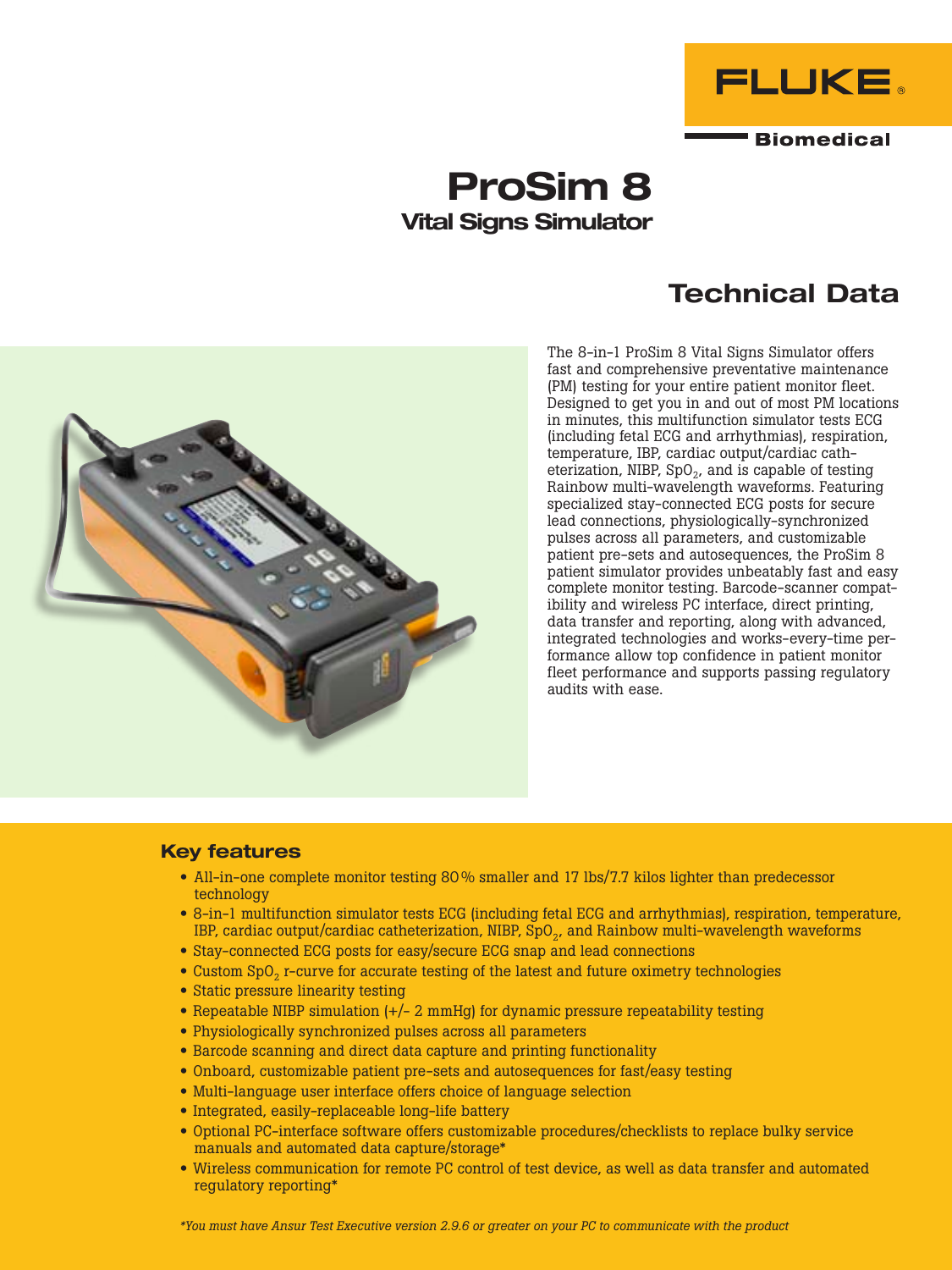

## **Specifications**

| <b>General specifications</b>                 |                                                                                                                                                   |                                                                                               |
|-----------------------------------------------|---------------------------------------------------------------------------------------------------------------------------------------------------|-----------------------------------------------------------------------------------------------|
| Temperature                                   | Operating                                                                                                                                         | 10 °C to 40 °C (50 °F to 104 °F)                                                              |
|                                               | Storage                                                                                                                                           | $-20$ °C to $+60$ °C ( $-4$ °F to 140 °F)                                                     |
| Humidity                                      | 10% to 90% non-condensing                                                                                                                         |                                                                                               |
| Altitude                                      | 3,000 meters (9,843 ft)                                                                                                                           |                                                                                               |
| Dimensions (L x W x H)                        | 14.5 cm x 30.2 cm x 8.6 cm (5.7 in x 11.9 in x 3.4 in)                                                                                            |                                                                                               |
| <b>Display</b>                                | LCD color display                                                                                                                                 |                                                                                               |
| Communication                                 | USB device upstream port                                                                                                                          | Mini-B connector for control by a<br>computer                                                 |
|                                               | USB host controller port                                                                                                                          | Type A, 5 V output, 0.5 A max<br>load. Connector for keyboard,<br>barcode reader, and printer |
|                                               | Wireless                                                                                                                                          | IEEE 82.15.4 for control by a<br>computer                                                     |
| Power                                         | Lithium-ion rechargeable battery                                                                                                                  |                                                                                               |
| <b>Battery charger</b>                        | 100 V to 240 V input, 15 V/2.0 A output. For best performance, the<br>battery charger should be connected to a properly-grounded ac<br>receptacle |                                                                                               |
| <b>Battery life</b>                           | 9 hours (minimum), 100 NIBP cycles typical                                                                                                        |                                                                                               |
| Weight                                        | 1.87 kg (4.2 lb)                                                                                                                                  |                                                                                               |
| <b>Safety standards</b>                       | EN/IEC 61010-1:2001                                                                                                                               |                                                                                               |
| <b>Certifications</b>                         | CE, CSA, C-TICK N10140, RoHS                                                                                                                      |                                                                                               |
| <b>Electromagnetic compatibility</b><br>(EMC) | IEC 61326-1:2006                                                                                                                                  |                                                                                               |

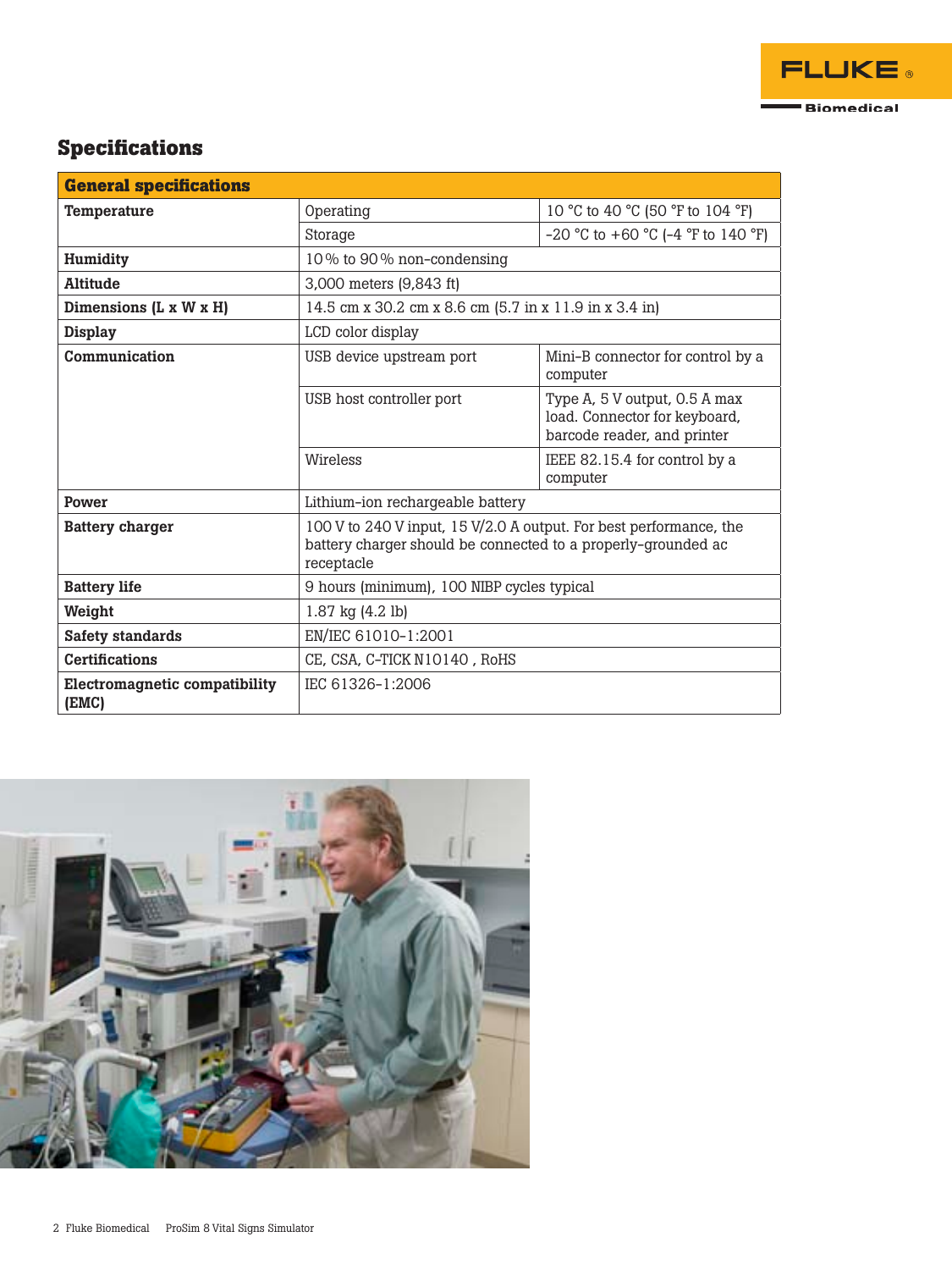

| <b>Detailed specifications</b>      |                                                                                                                                                           |                                                                                                                                                                                            |
|-------------------------------------|-----------------------------------------------------------------------------------------------------------------------------------------------------------|--------------------------------------------------------------------------------------------------------------------------------------------------------------------------------------------|
| <b>Normal-sinus-rhythm waveform</b> |                                                                                                                                                           |                                                                                                                                                                                            |
| <b>ECG</b> reference                | The ECG amplitudes specified are for Lead II (calibration), from the<br>baseline to the peak of the R wave. All other leads are proportional              |                                                                                                                                                                                            |
| Normal sinus rhythm                 | 12-lead configuration with independent outputs referenced to right<br>leg (RL). Output to 10 universal ECG jacks, color-coded to AHA and IEC<br>standards |                                                                                                                                                                                            |
| High-level output                   | $0.5$ V/mV $\pm$ 5% of the ECG amplitude setting available on a BNC<br>connector                                                                          |                                                                                                                                                                                            |
| <b>Amplitude</b>                    | 0.05 mV to 0.5 mV (0.05 mV steps); 0.5 mV to 5 mV (0.25 mV steps)                                                                                         |                                                                                                                                                                                            |
| <b>Amplitude accuracy</b>           | $\pm$ (2 % of setting + 0.05 mV)                                                                                                                          |                                                                                                                                                                                            |
| <b>ECG</b> rate                     | 10 BPM to 360 BPM in 1 BPM steps                                                                                                                          |                                                                                                                                                                                            |
| Rate accuracy                       | $±$ 1% of setting                                                                                                                                         |                                                                                                                                                                                            |
| <b>ECG</b> waveform selection       | Adult (80 ms) or pediatric (40 ms) QRS duration                                                                                                           |                                                                                                                                                                                            |
| <b>ST-segment elevation</b>         | Adult mode only. $-0.8$ mV to $+0.8$ mV (0.1 mV steps).<br>Additional steps: + 0.05 mV and - 0.05 mV                                                      |                                                                                                                                                                                            |
| Power-on default                    | 60 BPM, 1.0 mV, adult QRS and ST-segment elevation of 0 mV                                                                                                |                                                                                                                                                                                            |
| <b>Pacemaker waveform</b>           |                                                                                                                                                           |                                                                                                                                                                                            |
| Pacer pulse                         | Amplitude                                                                                                                                                 | 0 (off), $\pm$ 2, $\pm$ 4, $\pm$ 6, $\pm$ 8, $\pm$ 10,<br>$\pm$ 12, $\pm$ 14, $\pm$ 16, $\pm$ 18, $\pm$ 20, $\pm$<br>50, ± 100, ± 200, ± 500, and ±<br>700 mV for lead II (reference lead) |
|                                     | Accuracy                                                                                                                                                  | Reference lead II: $\pm$ (5% setting<br>$+ 0.2$ mV)                                                                                                                                        |
|                                     |                                                                                                                                                           | All other leads: $\pm$ (10% setting +<br>0.4 mV)                                                                                                                                           |
| Pacer pulse width                   | 0.1 ms, 0.2 ms, 0.5 ms, 1 ms, and 2 ms $\pm$ 5%                                                                                                           |                                                                                                                                                                                            |
| Paced arrhythmias                   | Atrial 80 BPM                                                                                                                                             |                                                                                                                                                                                            |
|                                     | Asynchronous 75 BPM                                                                                                                                       |                                                                                                                                                                                            |
|                                     | Demand with frequent sinus beats                                                                                                                          |                                                                                                                                                                                            |
|                                     | Demand with occasional sinus beats                                                                                                                        |                                                                                                                                                                                            |
|                                     | Atrio-ventricular sequential                                                                                                                              |                                                                                                                                                                                            |
|                                     | Noncapture (one time)                                                                                                                                     |                                                                                                                                                                                            |
|                                     | Nonfunction                                                                                                                                               |                                                                                                                                                                                            |
| Power-on default                    | Amplitude 5 mV, width 1 ms, atrial waveform                                                                                                               |                                                                                                                                                                                            |



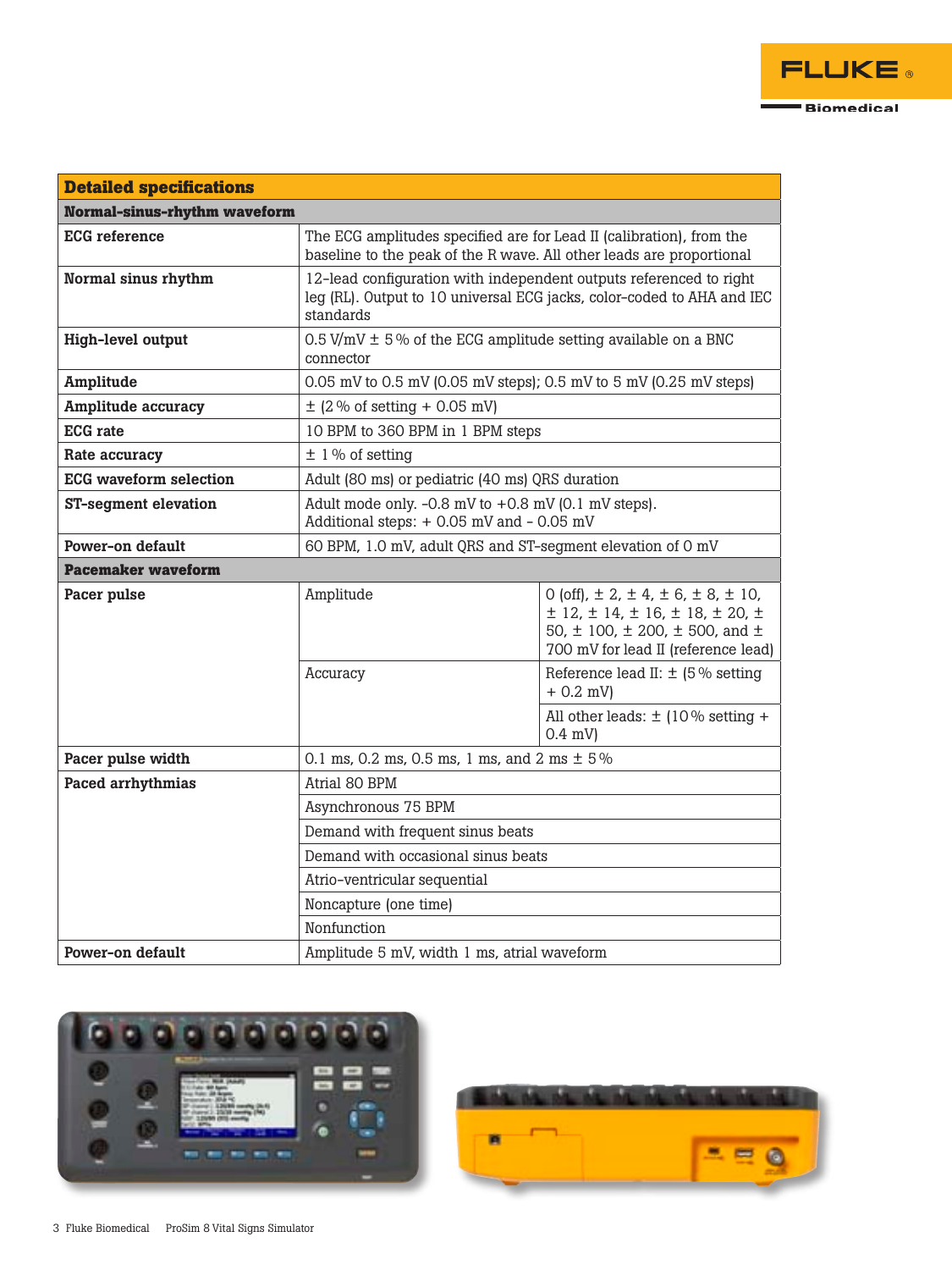| <b>Arrhythmia</b>                    |                                                                                                                                                                                                                                                                                                             |                                                                                                                                                                                                                        |
|--------------------------------------|-------------------------------------------------------------------------------------------------------------------------------------------------------------------------------------------------------------------------------------------------------------------------------------------------------------|------------------------------------------------------------------------------------------------------------------------------------------------------------------------------------------------------------------------|
| <b>Baseline NSR</b>                  | 80 BPM                                                                                                                                                                                                                                                                                                      |                                                                                                                                                                                                                        |
| <b>PVC</b> focus                     | Left focus, standard timing (except where specified)                                                                                                                                                                                                                                                        |                                                                                                                                                                                                                        |
| Supraventricular arrhythmia          | Atrial fibrillation (coarse or fine); atrial flutter; sinus arrhythmia;<br>missed beat (one time); atrial tachycardia; paroxysmal atrial tachcar-<br>dia; nodal rhythm; and supraventricular tachycardia                                                                                                    |                                                                                                                                                                                                                        |
| Premature arrhythmia                 | Premature atrial contraction (PAC); premature nodal contraction (PNC);<br>PVC1 left ventricular; PVC1 left ventricular, early; PVC1 left ventricular,<br>R on T; PVC2 right ventricular; PVC2 right ventricular, early; PVC2 right<br>ventricular, R on T; and multifocal PVCs                              |                                                                                                                                                                                                                        |
| Ventricular arrhythmia               | PVCs 6, 12, or 24 per minute; frequent multifocal PVCs; bigeminy;<br>trigeminy; multiple PVCs (one-time run of 2, 5, or 11 PVCs); mono-<br>ventricular tachycardia (120 to 300 BPM in 5 BPM steps); poly-ven-<br>tricular tachycardia (5 types); ventricular fibrillation (coarse or fine);<br>and asystole |                                                                                                                                                                                                                        |
| <b>Conduction defect</b>             | First-, second-, or third-degree heart block; and right- or left-bundle-<br>branch block                                                                                                                                                                                                                    |                                                                                                                                                                                                                        |
| <b>Advanced cardiac life support</b> | Shockable pulseless arrest<br>rhythms                                                                                                                                                                                                                                                                       | Ventricular fibrillation (coarse),<br>ventricular fibrillation (fine),<br>unstable polymorphic ventricular<br>tachycardia                                                                                              |
|                                      | Non-shockable pulseless arrest<br>rhythms                                                                                                                                                                                                                                                                   | Asystole                                                                                                                                                                                                               |
|                                      | Symptomatic bradycardia                                                                                                                                                                                                                                                                                     | Sinus bradycardia (< 60 BPM)                                                                                                                                                                                           |
|                                      |                                                                                                                                                                                                                                                                                                             | 2nd degree AV block, mobitz<br>type I                                                                                                                                                                                  |
|                                      |                                                                                                                                                                                                                                                                                                             | 2nd degree AV block, mobitz<br>type II                                                                                                                                                                                 |
|                                      |                                                                                                                                                                                                                                                                                                             | Complete/3rd degree AV block                                                                                                                                                                                           |
|                                      |                                                                                                                                                                                                                                                                                                             | Right bundle branch block                                                                                                                                                                                              |
|                                      |                                                                                                                                                                                                                                                                                                             | Left bundle branch block                                                                                                                                                                                               |
| <b>Advanced cardiac life support</b> | Symptomatic tachycardia: regular                                                                                                                                                                                                                                                                            | Sinus tachycardia > 150 BPM                                                                                                                                                                                            |
| cont.                                | narrow-complex tachycardia (QRS<br>$< 0.12$ seconds)                                                                                                                                                                                                                                                        | Supraventricular Tachycardia                                                                                                                                                                                           |
|                                      | Symptomatic tachycardia: regular                                                                                                                                                                                                                                                                            | Sinus tachycardia > 150 BPM                                                                                                                                                                                            |
|                                      | wide-complex tachycardias (QRS<br>$\geq 0.12$ seconds)                                                                                                                                                                                                                                                      | Supraventricular tachycardia SVT<br>with aberrancy                                                                                                                                                                     |
|                                      | Irregular tachycardia                                                                                                                                                                                                                                                                                       | Atrial fibrillation (coarse and fine),<br>atrial flutter, unstable monomor-<br>phic ventricular tachycardia<br>(120 BPM to 300 BPM), torsade<br>de pointes/polymorphic ventricu-<br>lar tachycardia (long QT interval) |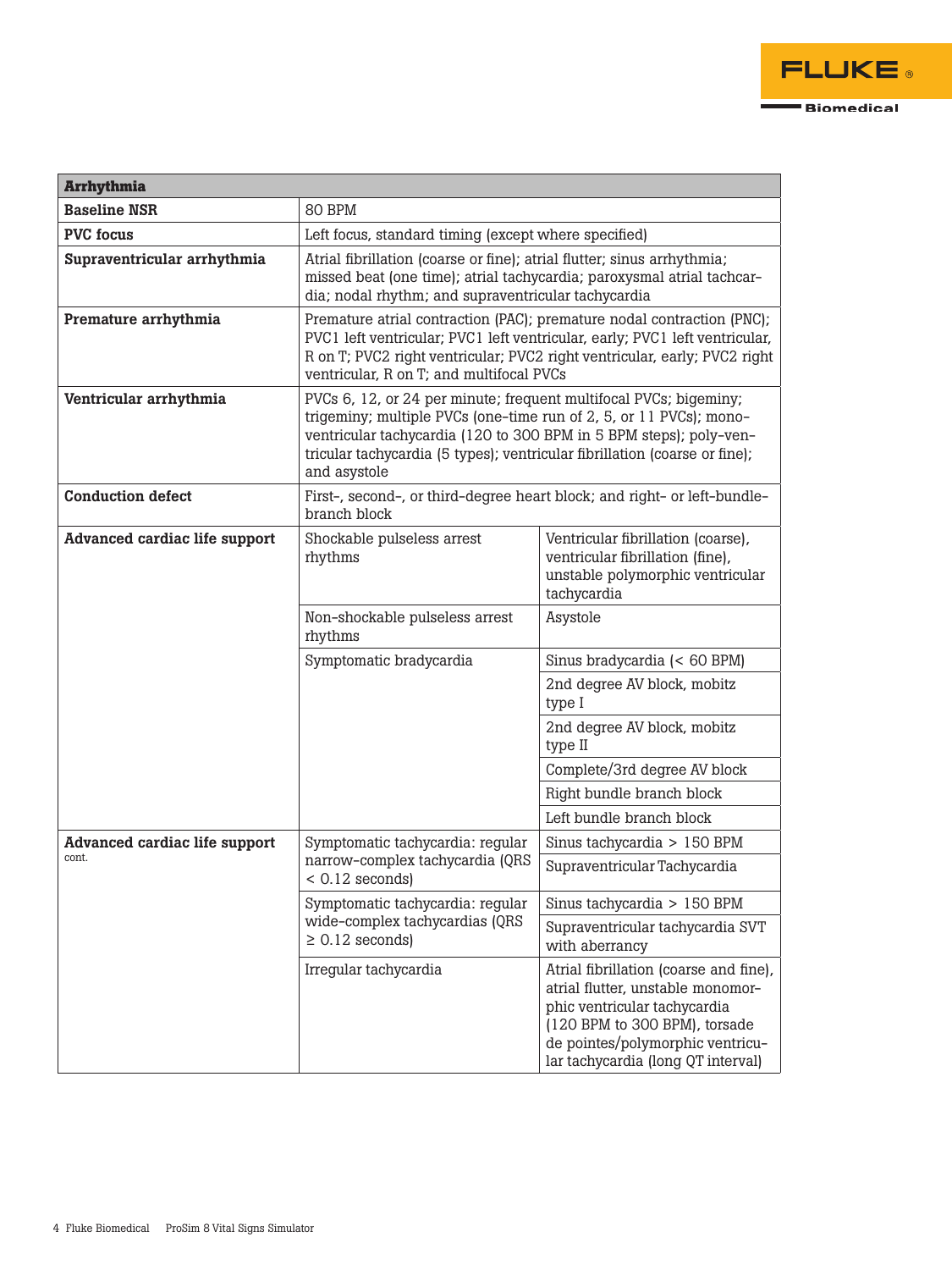| <b>ECG Performance testing</b> |                                                                                                 |                                                                    |
|--------------------------------|-------------------------------------------------------------------------------------------------|--------------------------------------------------------------------|
| Amplitude                      | $0.05$ mV to $0.5$ mV $(0.05$ mV steps)                                                         |                                                                    |
|                                | $0.5$ mV to $5$ mV (0.25 mV steps)                                                              |                                                                    |
| <b>Pulse wave</b>              | 30 BPM, 60 BPM, with 60 ms pulse width                                                          |                                                                    |
| <b>Square wave</b>             | 0.125 Hz, 2 Hz, 2.5 Hz                                                                          |                                                                    |
| <b>Triangle wave</b>           | 0.125 Hz, 2 Hz, 2.5 Hz                                                                          |                                                                    |
| Sine wave                      | 0.05 Hz, 0.5 Hz, 1, 2 Hz, 5 Hz, 10 Hz, 25 Hz, 30 Hz, 40 Hz, 50 Hz,<br>60 Hz, 100 Hz, and 150 Hz |                                                                    |
| R-wave detection               | Waveform                                                                                        | Triangular pulse                                                   |
|                                | Rate                                                                                            | 30 BPM, 60 BPM, 80 BPM, 120<br>BPM, 200 BPM, and 250 BPM           |
|                                | Width                                                                                           | 8 ms to 20 ms in 2 ms steps, and<br>20 ms to 200 ms in 10 ms steps |
|                                | Width accuracy                                                                                  | $\pm$ (1 % of setting + 1 ms)                                      |
| <b>ORS</b> detection           | Widths                                                                                          | 8 ms to 20 ms in 2 ms steps, and<br>20 ms to 200 ms in 10 ms steps |
|                                | Width accuracy                                                                                  | $\pm$ (1 % of setting + 1 ms)                                      |
|                                | Rate                                                                                            | 30 BPM, 60 BPM, 80 BPM, 120<br>BPM, 200 BPM, and 250 BPM           |
|                                | R-Wave up slope                                                                                 | 0.875 amplitude, 0.4375 x width                                    |
|                                | R-Wave down slope                                                                               | Full amplitude, 0.5 x width                                        |
|                                | S-Wave up slope                                                                                 | 0.125 amplitude, 0.0625 x width                                    |
| <b>Tall T-wave rejection</b>   | Waveform                                                                                        | QT Interval 350 ms                                                 |
|                                |                                                                                                 | T-Wave width 180 ms                                                |
|                                |                                                                                                 | T-Wave shape $\frac{1}{2}$ sinewave                                |
|                                | Amplitude                                                                                       | 0% to 150% reference lead<br>amplitude in 10% steps                |
|                                | Rate                                                                                            | 80 BPM                                                             |
| Rate accuracy                  | $±$ 1 % of setting                                                                              |                                                                    |
| <b>Amplitute accuracy</b>      | $\pm$ (2 % of setting + 0.05 mV)                                                                |                                                                    |
| <b>ECG</b> artifact            |                                                                                                 |                                                                    |
| <b>Type</b>                    | 50 Hz, 60 Hz, muscular, baseline wander, respiration                                            |                                                                    |
| <b>Size</b>                    | 25%, 50%, 100% of the normal sinus R-Wave for each lead                                         |                                                                    |
| <b>Lead select</b>             | All, RA, LL, LA, V1, V2, V3, V4, V5, V6                                                         |                                                                    |

Biomedical

Е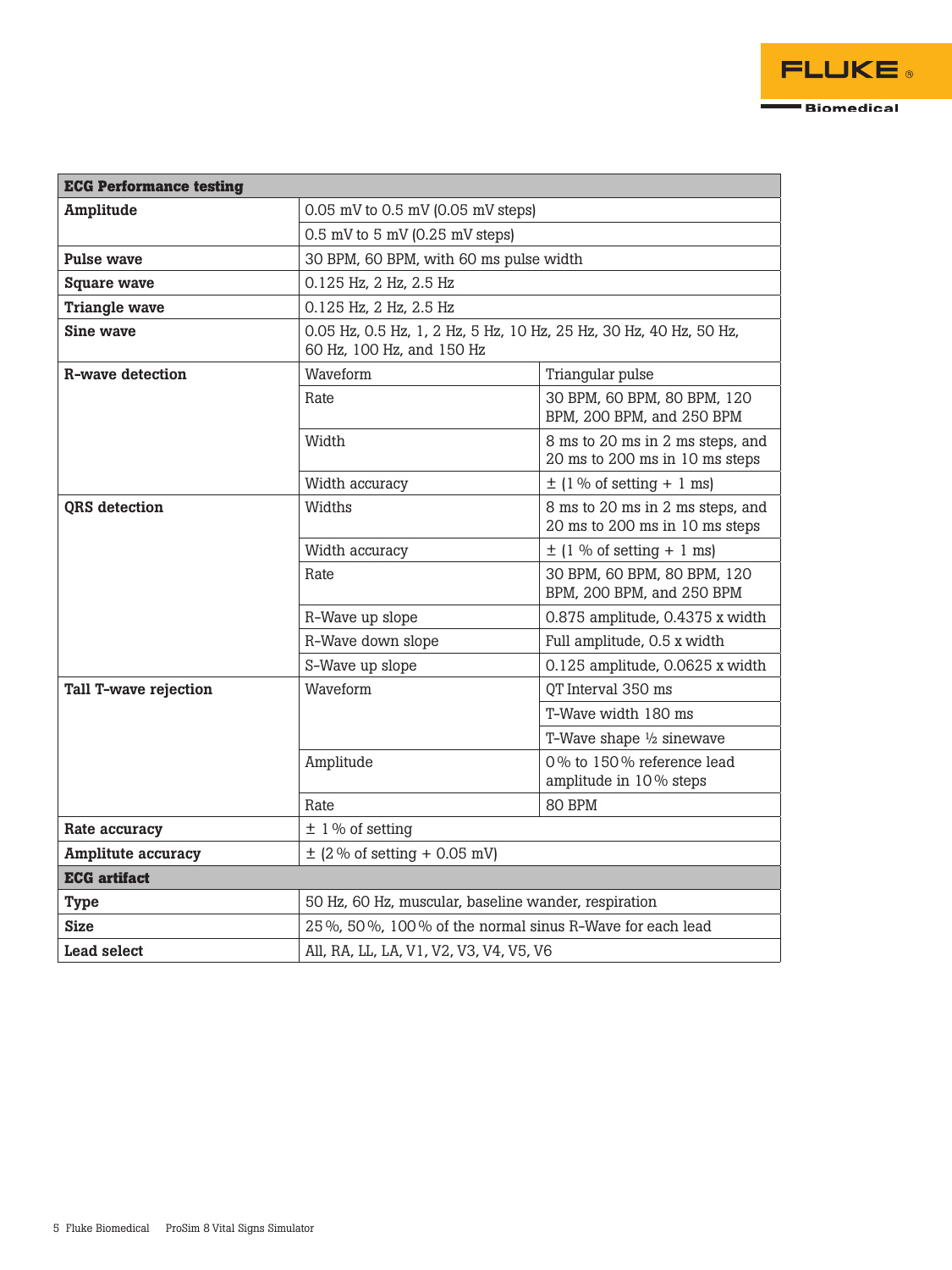| <b>Fetal/Maternal ECG</b>          |                                                                                                                               |                                                                                   |  |
|------------------------------------|-------------------------------------------------------------------------------------------------------------------------------|-----------------------------------------------------------------------------------|--|
| Fetal heart rate (fixed)           | 60 BPM to 240 BPM in 1 BPM steps                                                                                              |                                                                                   |  |
| Fetal heart rate (IUP)             | 140 BPM at beginning, then varies with pressure                                                                               |                                                                                   |  |
| Intrauterine-pressure<br>waveforms |                                                                                                                               | Early deceleration, late deceleration, and acceleration                           |  |
| <b>Wave duration</b>               | 90 seconds, bell-shaped pressure curve, from 0 mmHg to 90 mmHg<br>and returning to 0                                          |                                                                                   |  |
| <b>IUP</b> period                  | 2 min, 3 min, or 5 minutes; and manual                                                                                        |                                                                                   |  |
| <b>Default settings</b>            | FHR 120 BPM, early deceleration wave, manual                                                                                  |                                                                                   |  |
| <b>Invasive blood pressure</b>     |                                                                                                                               |                                                                                   |  |
| <b>Channels</b>                    | 2, each independently settable with identical parameters and are<br>individually electrically isolated from all other signals |                                                                                   |  |
| Input/output impedance             | $300 \Omega \pm 10 \%$                                                                                                        |                                                                                   |  |
| <b>Exciter input range</b>         | 2 to 16 V peak                                                                                                                |                                                                                   |  |
| Exciter-input frequency range      | DC to 5000 Hz                                                                                                                 |                                                                                   |  |
| <b>Transducer sensitivity</b>      | 5 (default) or 40 µV/V/mmHg                                                                                                   |                                                                                   |  |
| <b>Pressure accuracy</b>           | $\pm$ (1 % of setting + 1 mmHg) accuracy guaranteed for dc excitation<br>only                                                 |                                                                                   |  |
| <b>Static pressure</b>             | $-10$ to $+300$ mmHg in 1 mmHg steps                                                                                          |                                                                                   |  |
| <b>Pressure units</b>              | mmHg or Kpa                                                                                                                   |                                                                                   |  |
| <b>Dynamic waveforms</b>           | Types (default pressures                                                                                                      | Arterial (120/80)                                                                 |  |
|                                    |                                                                                                                               | Radial artery (120/80)                                                            |  |
|                                    |                                                                                                                               | Left ventricle (120/00)                                                           |  |
|                                    |                                                                                                                               | Right ventricle (25/00)                                                           |  |
|                                    |                                                                                                                               | Pulmonary artery (25/10)                                                          |  |
|                                    |                                                                                                                               | Pulmonary-artery wedge (10/2)                                                     |  |
|                                    |                                                                                                                               | Right atrium (central venous or<br>CVP) (15/10)                                   |  |
|                                    | Pressure variability                                                                                                          | Systolic and diastolic pressures<br>are independently variable in 1<br>mmHg steps |  |
| <b>Swan-Ganz sequence</b>          | Right atrium, right ventrical (RV), pulmonary artery (PA), pulmonary<br>artery wedge (PAW)                                    |                                                                                   |  |
| Cardiac catheterization            | Chambers                                                                                                                      | Aortic, pulmonary valve, and<br>mitral valve                                      |  |
| <b>Respiration artifact</b>        | Arterial, radial artery, and left<br>ventricle                                                                                | 5% to 10% multiplication                                                          |  |
|                                    | Other                                                                                                                         | 5 mmHg or 10 mmHg                                                                 |  |
| <b>BP</b> output                   | Circular DIN 5-Pin                                                                                                            |                                                                                   |  |
| Power-on default                   | 0 mmHg                                                                                                                        |                                                                                   |  |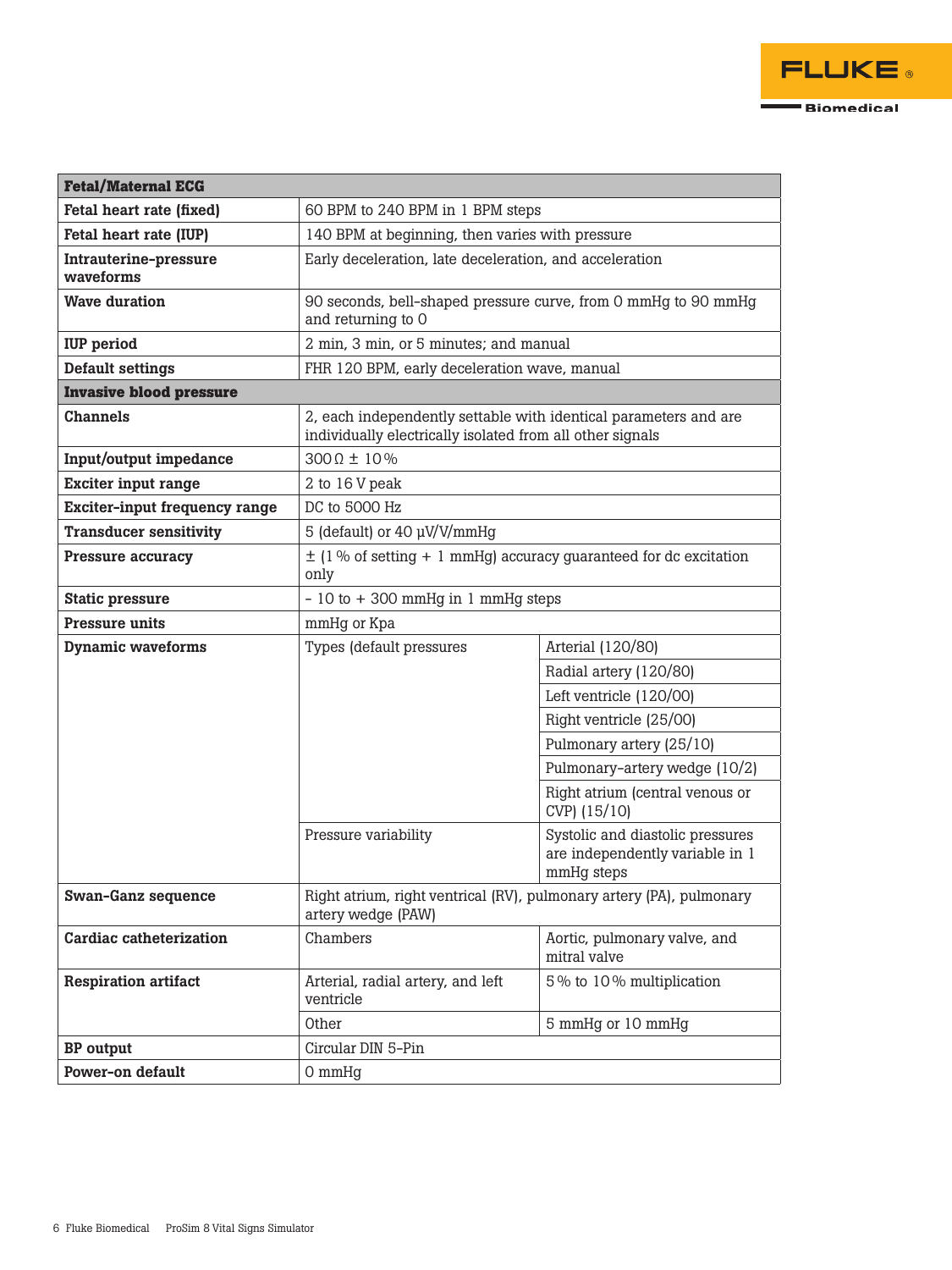| <b>Respiration</b>                     |                                                                                                           |                         |
|----------------------------------------|-----------------------------------------------------------------------------------------------------------|-------------------------|
| Rate                                   | O (OFF), 15 BrPM to 150 BrPM in 1 BrPM steps                                                              |                         |
| <b>Waves</b>                           | Normal or ventilated                                                                                      |                         |
| Ratio (inspiration: expiration)        | Normal                                                                                                    | 1:1, 1:2, 1:3, 1:4, 1:5 |
|                                        | Ventilated                                                                                                | 1:1                     |
| Impedance variations $(\Delta \Omega)$ | 0.00 $\Omega$ to 1.00 $\Omega$ in 0.05 $\Omega$ steps and 1 $\Omega$ to 5 $\Omega$ in 0.25 $\Omega$ steps |                         |
| <b>Accuracy delta</b>                  | $\pm$ (3% of setting + 0.05 $\Omega$ )                                                                    |                         |
| <b>Baseline</b>                        | 500 Ω, 1000 Ω (default), 1500 Ω, 2000 Ω, Leads I, II, III                                                 |                         |
| <b>Accuracy baseline</b>               | ±5%                                                                                                       |                         |
| <b>Respiration lead</b>                | LA or LL (default)                                                                                        |                         |
| Apnea selection                        | 12 sec, 22 sec, or 32 seconds (one-time events), or continuous (Apnea<br>$ON = respiration$ OFF)          |                         |
| Power-on default                       | 20 BrPM, delta $1.0 \Omega$                                                                               |                         |
| <b>Temperature</b>                     |                                                                                                           |                         |
| Temperature                            | 3.0 °C to 42.0 °C in 0.5 °C steps                                                                         |                         |
| <b>Accuracy</b>                        | ± 0.4 °C                                                                                                  |                         |
| Compatibility                          | Yellow Springs, Inc. (YSI) Series 400 and 700                                                             |                         |
| Output                                 | Circular DIN 4-Pin                                                                                        |                         |
| <b>Cardiac output</b>                  |                                                                                                           |                         |
| <b>Catheter type</b>                   | Baxter Edwards, 93a-131-7f                                                                                |                         |
| <b>Calibration coeffecient</b>         | 0.542 (0 °C injectate), 0.595 (24 °C injectate)                                                           |                         |
| <b>Blood temperature</b>               | 36 °C (98.6 °F) to 38 °C (100.4 °F) ± 0.2 °C in 1 °C steps                                                |                         |
| Injectate volume                       | 10 <sub>cc</sub>                                                                                          |                         |
| Injectate temperature                  | $0 °C$ or 24 $ °C$                                                                                        |                         |
| Cardiac output                         | 2.5, 5, 10 liters per minute $\pm$ 5%                                                                     |                         |
| <b>Faulty-injectate curve</b>          | Waveform for simulation available                                                                         |                         |
| Left-to-right-shunt curve              | Waveform for simulation available                                                                         |                         |
| <b>Calibrated pulse</b>                | 1.5° for 1 second                                                                                         |                         |
| Connector                              | Circular DIN 7 pin                                                                                        |                         |
| Power-on default                       | 5 liters per minute, 0 °C injectate, 37 °C blood temperature                                              |                         |

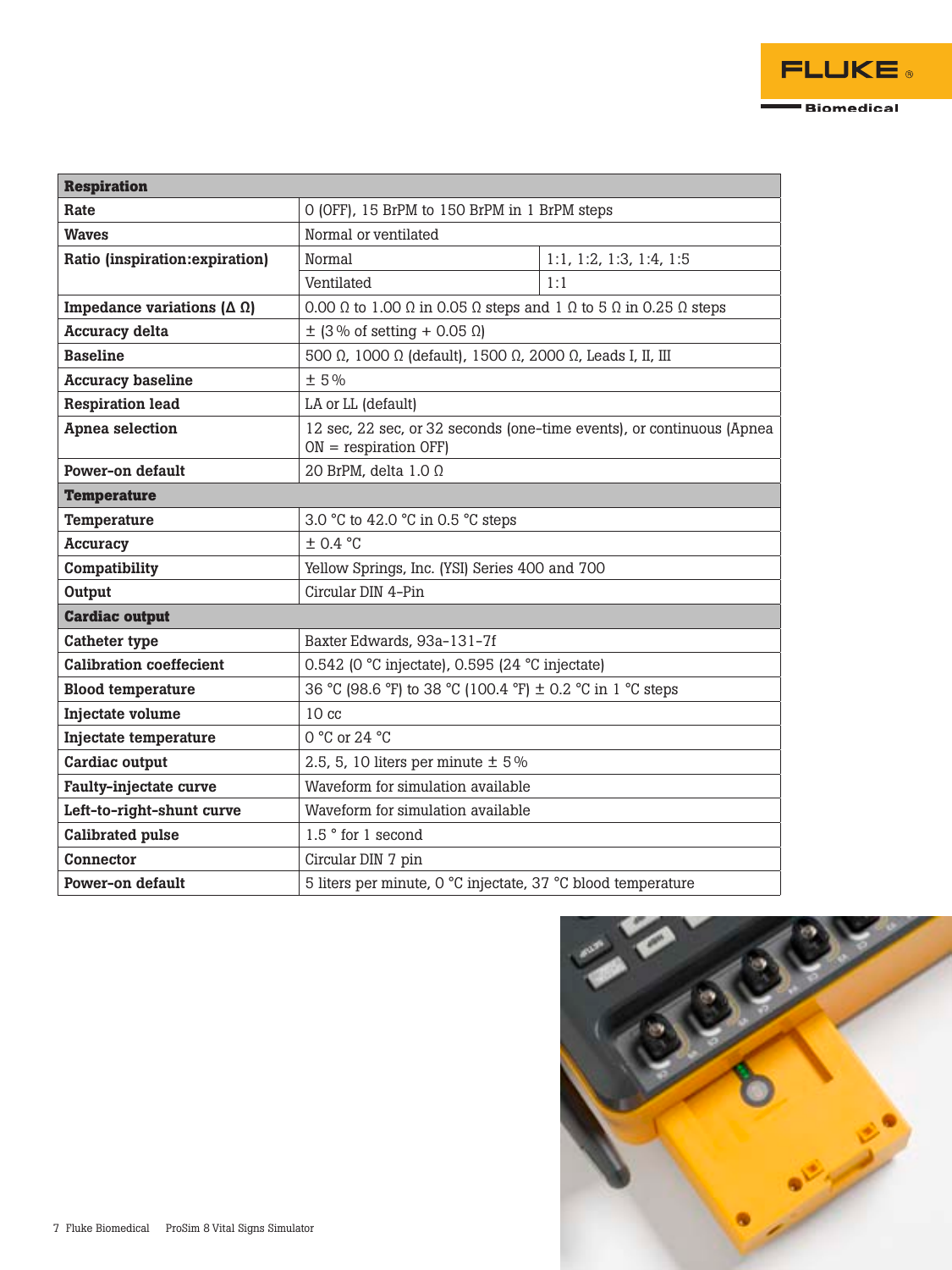| <b>Non-invasive blood pressure</b> |                                                                 |                                                                                                                              |
|------------------------------------|-----------------------------------------------------------------|------------------------------------------------------------------------------------------------------------------------------|
| <b>Pressure units</b>              | mmHg or kPa                                                     |                                                                                                                              |
| <b>Manometer (pressure meter)</b>  | Range                                                           | 10 mmHg to 400 mmHg                                                                                                          |
|                                    | Resolution                                                      | $0.1$ mmHg                                                                                                                   |
|                                    | Accuracy                                                        | $\pm$ (0.5% reading + 0.5 mmHg)                                                                                              |
| <b>Pressure source</b>             | Target pressure range                                           | 20 mmHg to 400 mmHg                                                                                                          |
|                                    | Resolution                                                      | 1 mmHq                                                                                                                       |
| <b>NIBP</b> simulations            | Pulse                                                           | 2 mmHg max into 500 ml NIBP<br>system                                                                                        |
|                                    | Volume of air moved                                             | $1.25$ ml max                                                                                                                |
|                                    | Simulations (systolic/diastolic<br>[MAP]                        | Adult: 60/30 (40), 80/50 (60);<br>100/65 (77); 120/80 (93);<br>150/100 (117); and 200/150<br>$(167)$ and 255/195 (215)       |
|                                    |                                                                 | Neonatal: 35/15 (22); 60/30 (40);<br>80/50 (60); 100/65 (77); 120/80<br>(93) and 150/100                                     |
|                                    |                                                                 | Pressure variability: systolic and<br>diastolic pressures are variable by<br>1 mmHg                                          |
| <b>NIBP</b> simulations cont.      | Repeatability                                                   | Within $\pm$ 2 mmHg (at maximum<br>pulse size independent of device<br>under test)                                           |
|                                    | Synchronization: normal Sinus<br>heart rates: 30 BPM to 240 BPM | Maximum rate at 1 ml: 240 BPM<br>achievable with pulses up to 1 ml                                                           |
|                                    |                                                                 | Maximum rate at 1.25 ml:<br>180 BPM                                                                                          |
|                                    | Synchronization: arrhythmias                                    | Premature atrial contraction (PAC),<br>premature ventricular contrac-<br>tion (PVC), atrial fibrillation, and<br>missed beat |
| <b>Leak test</b>                   | Target pressure                                                 | 20 mmHg to 400 mmHg                                                                                                          |
|                                    | Elapse time                                                     | 0:30 min to 5:00 minutes: sec-<br>onds in 30 second steps                                                                    |
|                                    | Leakage rate                                                    | 0 mmHg/minute to 200 mmHg/<br>minute                                                                                         |
| Pressure relief test range         | 100 to 400 mmHg                                                 |                                                                                                                              |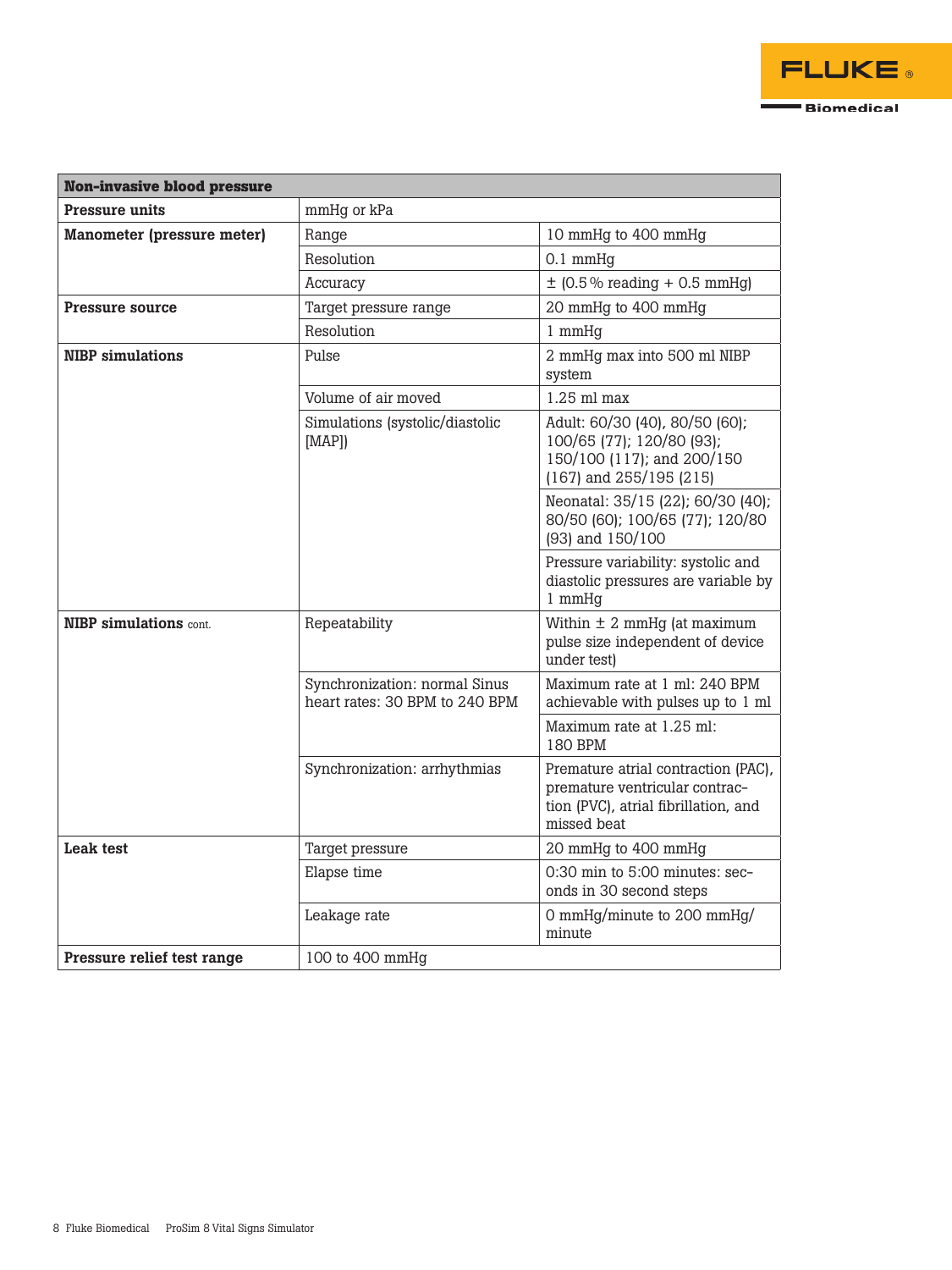| Oximeter SpO <sub>2</sub> optical emitter and detector (optional) |                                                                                                                                                                  |                                                                                                                                                                                     |
|-------------------------------------------------------------------|------------------------------------------------------------------------------------------------------------------------------------------------------------------|-------------------------------------------------------------------------------------------------------------------------------------------------------------------------------------|
| $\%$ O <sub>2</sub>                                               | Range                                                                                                                                                            | 30% to 100%                                                                                                                                                                         |
|                                                                   | Resolution                                                                                                                                                       | $1\%$                                                                                                                                                                               |
| $% 02$ accuracy                                                   | With oximeter manufacturer's<br>$R$ -curve                                                                                                                       | Saturation within UUT specific<br>range: $\pm$ (1 count + specified ac-<br>curacy of the UUT)                                                                                       |
|                                                                   |                                                                                                                                                                  | Saturation outside UUT specific<br>range: monotonic with unspeci-<br>fied accuracy                                                                                                  |
|                                                                   | With Fluke Biomedical R-curves                                                                                                                                   | 91% to 100% $\pm$ (3 counts +<br>specified accuracy of the UUT)                                                                                                                     |
|                                                                   |                                                                                                                                                                  | 81% to 90% ± (5 counts +<br>specified accuracy of the UUT)                                                                                                                          |
|                                                                   |                                                                                                                                                                  | 71% to 80% ± (7 counts +<br>specified accuracy of the UUT)                                                                                                                          |
|                                                                   |                                                                                                                                                                  | Below 71% monotonic with un-<br>specified accuracy                                                                                                                                  |
| <b>Heart rate</b>                                                 | 30 BPM to 300 BPM in 1 BPM steps. Oximeter SpO <sub>2</sub> optical emitter and<br>detector is synchronized with ECG rate delayed by 150 ms.                     |                                                                                                                                                                                     |
| Transmission: ratio of detector                                   | Range                                                                                                                                                            | 0 ppm to 300.00 ppm                                                                                                                                                                 |
| current to LED current,                                           | Resolution                                                                                                                                                       | $0.01$ ppm                                                                                                                                                                          |
| expressed in parts per million<br>(ppm)                           | Accuracy                                                                                                                                                         | $+50\%$ /-30% for compatible<br>monitors, unspecified for others.<br>Selected by finger size and color:<br>dark, thick finger, medium finger,<br>light, thin finger, neonatal foot. |
| Pulse amplitude                                                   | Range                                                                                                                                                            | 0% to 20.00%                                                                                                                                                                        |
|                                                                   | Resolution                                                                                                                                                       | 0.01%                                                                                                                                                                               |
| <b>Artifact</b>                                                   | Respiration                                                                                                                                                      | Range: 0% to 5% of transmission                                                                                                                                                     |
|                                                                   |                                                                                                                                                                  | Resolution: 1 %                                                                                                                                                                     |
|                                                                   |                                                                                                                                                                  | Rate: all ProSim respiration<br>simulation settings                                                                                                                                 |
|                                                                   | Ambient light                                                                                                                                                    | Range: 0 to 5X transmitted light                                                                                                                                                    |
|                                                                   |                                                                                                                                                                  | Resolution: 1X                                                                                                                                                                      |
|                                                                   |                                                                                                                                                                  | Frequency: DC, 50 Hz, 60 Hz, and<br>1 kHz to 10 kHz in 1 kHz steps                                                                                                                  |
| <b>Masimo Rainbow technology</b>                                  | Masimo Rainbow technology with an optional adapter supplied by<br>Masimo that allows the ProSim two wavelength to test the Rainbow<br>multiple wavelength system |                                                                                                                                                                                     |
| Compatible manufacturer<br>products                               | With manufacturer R-curve                                                                                                                                        | Nellcor, Masimo, Nonin, and<br>Nihon Kohden                                                                                                                                         |
|                                                                   | With Fluke R-curve                                                                                                                                               | Mindray, GE-Ohmeda, Philips/HP,<br>and BCI                                                                                                                                          |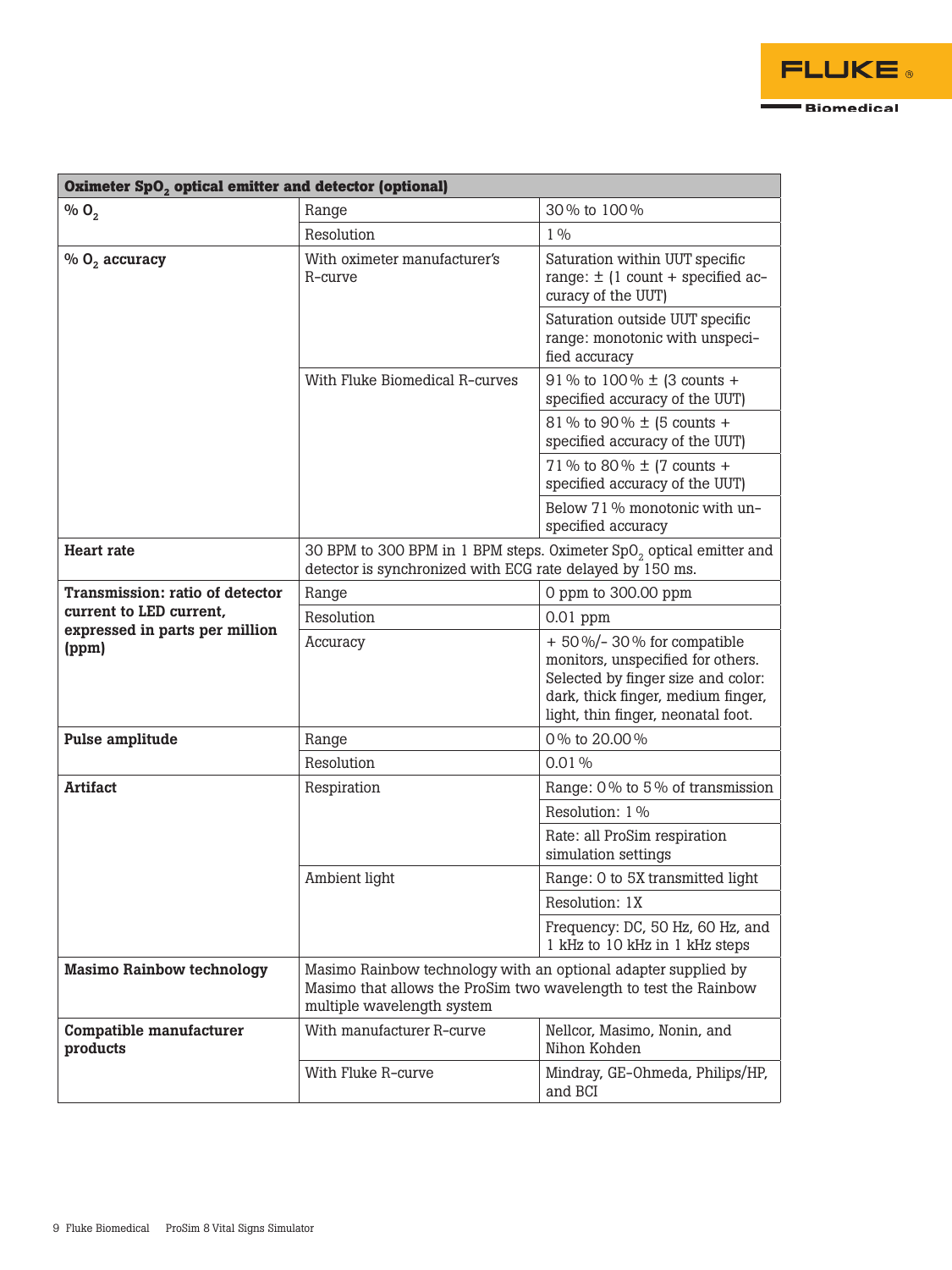

| <b>Pre-Defined Simulations</b>   |
|----------------------------------|
| <b>Normal</b>                    |
| Hypertensive                     |
| Hypotensive                      |
| Tachycardic                      |
| <b>Bradycardic</b>               |
| Ventricular fibrillation         |
| <b>Asystole</b>                  |
| <b>Autosequences (default)</b>   |
| <b>Monitor testing sequence</b>  |
| <b>Medical training sequence</b> |
| Oximeter testing sequence        |
| Cardiac failure sequence         |
| Arrhythmia sequence              |
| <b>Exercise sequence</b>         |
| <b>Respiration sequence</b>      |
| Performance wave test            |
| <b>IBP</b> testing sequence      |
| Temperature sequence             |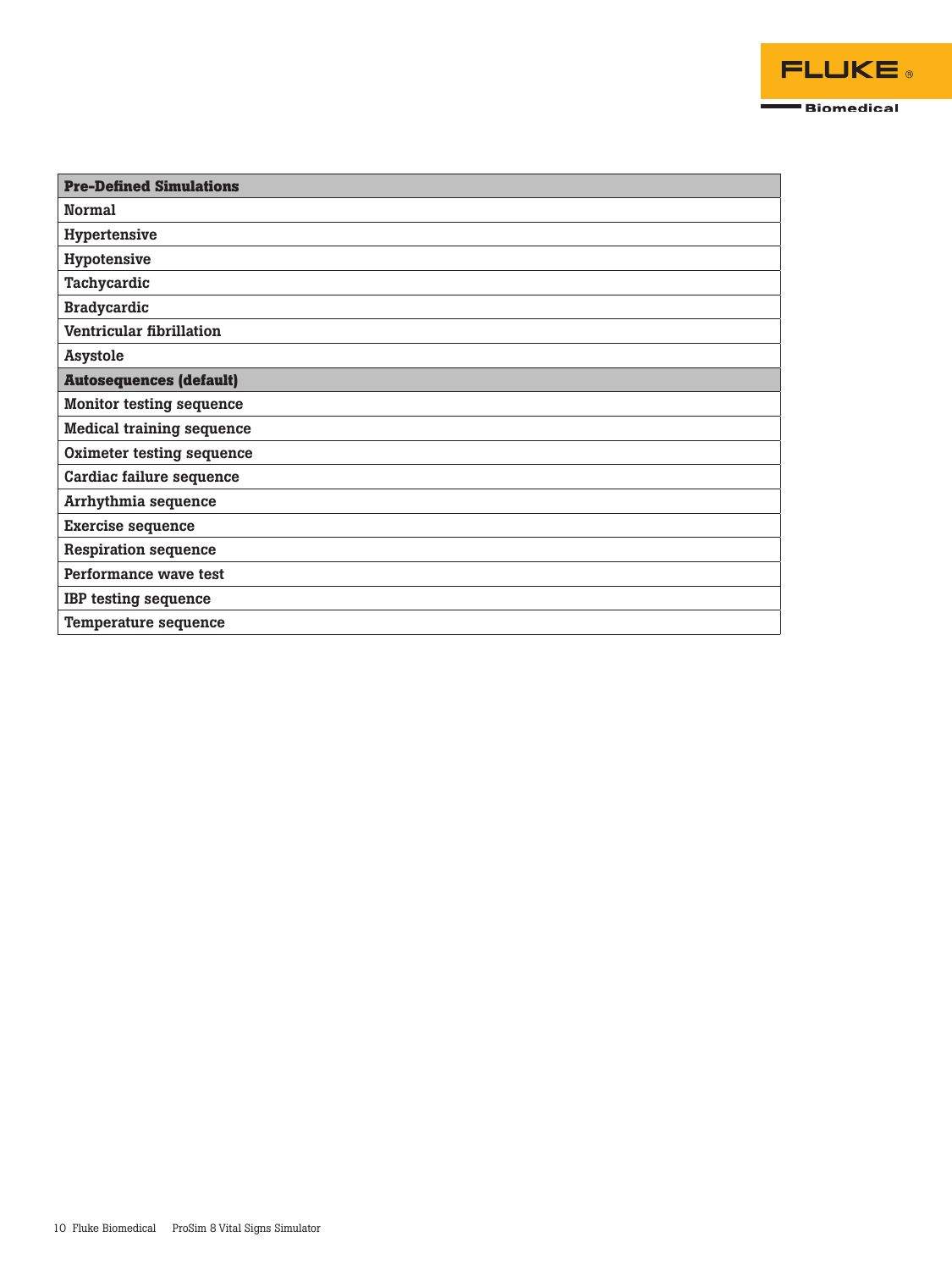

## Ordering information

### **Models/descriptions**

ProSim 8 ProSim 8 Vital Signs Simulator ProSim SPOT ProSim SpO<sub>2</sub> Test Module ProSim RAINBOW ProSim Rainbow Sensor

### **Standard accessories**

 ProSim 6/8 Users Manual ProSim 6/8 Getting start manual ProSim 6/8 Battery Pack USB Cable IBP Cable, unterminated ProSim 6/8 Carrying Case Adult Cuff Mandrel End Blocks Adult Cuff Mandrel Spacer Blocks Neonatal Cuff Mandrel Set of NIBP Cuff Adapters AC/DC Power Supply Power cord (country-specific)

#### **AC Power cords**

 ProSim 8 AC power cord Schuko ProSim 8 AC power cord USA ProSim 8 AC power cord UK ProSim 8 AC power cord Japan ProSim 8 AC power cord Australia ProSim 8 AC power cord Brazil

#### **Optional accessories**

 CI-3 Cardiac Output Box Mini-DIN to DIN IBP Adapter NIBP Test Chamber 500ML Ansur Test Software ProSim 8 Plug-In



### **Cable kits**

3984910 ProSim 8 Accessory Kit (includes DIN to minDin adapter, HP/Philips Intellivue IBP cable, GE Marquette Eagle/Dash/Solar IBP cable, Welch Allyn Propaq/SpaceLabs Ultraview IBP cable, USB wireless dongle, YSI400 series temperature cable, YSI700 series temperature cable, CI-3 Cardiac Output Box, spare battery pack) 3984922 HP/Philips Intellivue Cable Set 3984968 GE Marquette Eagle/Dash/Solar Cable Set 3984946 ProSim 8 SpaceLabs Ultraview Cable set 3984979 Welch Allyn/Propaq Cable Set 3984993 Drager Infinity Cable Set 3985009 ProSim 8 Nihon Kohden Cable Set

#### **Blood pressure cables**

2198879 BCI International TK-1 (6M)

2198879 Criticare Systems Inc. (1100) TK-1 (6M)

2198879 Critikon (Dinamap Plus) TK-1 (6M)

2198887 Datascope DS-1 (6F)

2200955 Datex (AS/3, CS/3, Compact, Cardio Cap II, Critical Care, Light) DX-1 (10F)

2199387 Fakuda Denshi (DS3300 series) FD-2 (12M)

2199682 GE Marquette Medical Corametrics (115, 116, 142, 145, 556) CM-3 (Nicolet round – 12M) 2198893 GE Marquette Medical (PPG/E for M DR) EM-1 (6F)

2198978 GE Marquette Medical (7000 and TRAM-AR series only) MQ-2 (8M round)

2199627 GE Marquette Medical (Dash, Eagle, Solar, Tram, and MacLab) MQ-3 (rectangular – 11M) 2198902 Hewlett Packard/Philips (78-300, 78- 500, 78-800, Merlin/Viridia/ Omnicare (HP/Philips M1006B iBP module has a sensitivity of 5 uV/V/ mmHg only. The HP-3 cable should be selected for this application.) HP-3 (12Μ 5 μV) 2198916 Hewlett Packard/Philips (78-300, 78- 500, 78-800, Merlin/Viridia/Omnicare) HP-4 (12M 40 μV)